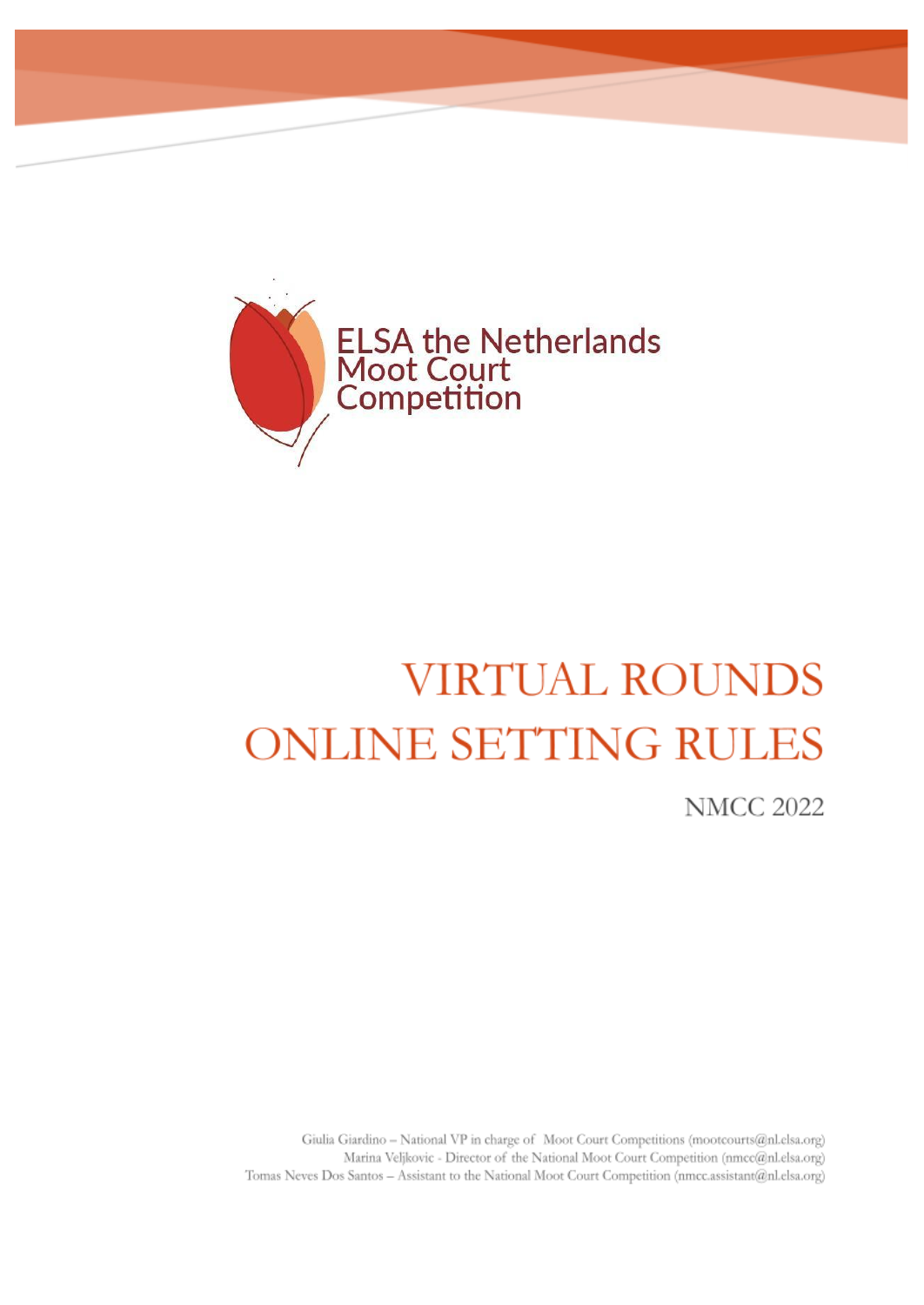## 1. Technical Requirements

1.1 Zoom or any similar video-conferencing software programme (Google Meet, Microsoft Teams, etc) may be used to conduct the Virtual Rounds of the National Moot Court Competition of ELSA the Netherlands. Teams do not need to download or have any special software on their computers. However, students are encouraged to download the platforms chosen and practice virtual pleading before the Virtual Rounds.

1.2 Team members may join from more than one location. If it is not possible for a team to be in the same location, the camera shall be focused on the designated orator and the microphones of the team members not pleading must be off and muted.

1.3 If the members of one team are pleading from different locations, team members may create a separate chat for communication among team members during the pleadings. Individuals that are not registered members of the team may not be part of such a chat. ELSA the Netherlands calls on teams to display integrity in this respect. Breach of this rule will result in penalty point deduction or disqualification.

1.4 A team not pleading (i.e. applicant or defendant while the other party is pleading) shall mute its microphones and ensure that there is no rustling of papers or extraneous noise during the oral pleading. The President of the Bench and/or the timekeeper shall monitor and control this, including stopping time if it becomes impossible to hear an orator because of noise or other interference. If the President of the Bench needs to stop the session multiple times other than for technical reasons independent from a team, it will be at the discretion of the Bench whether to disqualify the team responsible for the disruption or to deduct points.

1.5 By agreeing to participate in the Virtual Rounds of the National Moot Court Competition of ELSA the Netherlands both judges and team members agree to the sharing of their email addresses and mobile telephone numbers with ELSA the Netherlands and the Local ELSA Groups to facilitate the scheduling of and management of the Virtual Rounds of the National Moot Court Competition of ELSA the Netherlands. ELSA the Netherlands and the Local ELSA Groups will not use this information for any other purposes.

## 2. Participating in the Virtual Round of the National Moot Court **Competition**

2.1 Each Team must provide ELSA the Netherlands and/or the Local ELSA Groups with an email address for contact. ELSA the Netherlands and/or the Local ELSA Groups will then send the team the following information at least 4 days before the scheduled pleading:

- a. The number of the team they are competing against and the side they are pleading (Applicant or Respondent);
- b. The date and time of the pleading sessions. Teams are encouraged to log in half an hour before the start of the pleading to confirm access;
- c. The contact email for the representative of ELSA the Netherlands or Local ELSA Group coordinating the pleading; and
- d. A link to access the videoconference.

2.2 Each judge will also receive a link to the videoconference for the pleading. Judges will also receive a link to a separate meeting where they will be able to deliberate privately and upload their score sheets.

2.3 Teams shall test their access to the platform at least 1 day prior to the competition. Where access is not possible, the team shall contact ELSA the Netherlands and/or Local ELSA Groups.

2.4 At the beginning of each session the President of the Bench will read out the following text and ask each team whether they affirm that they will comply:

"Do you the students of Team Number ## arguing on behalf of [NAME OF THE PARTY], solemnly promise that you will abide by the rules of the National Moot Court Competition of ELSA the Netherlands and the rules for the virtual oral pleading and that you will not communicate with or accept assistance from in any way other individuals during the oral *pleading?"*